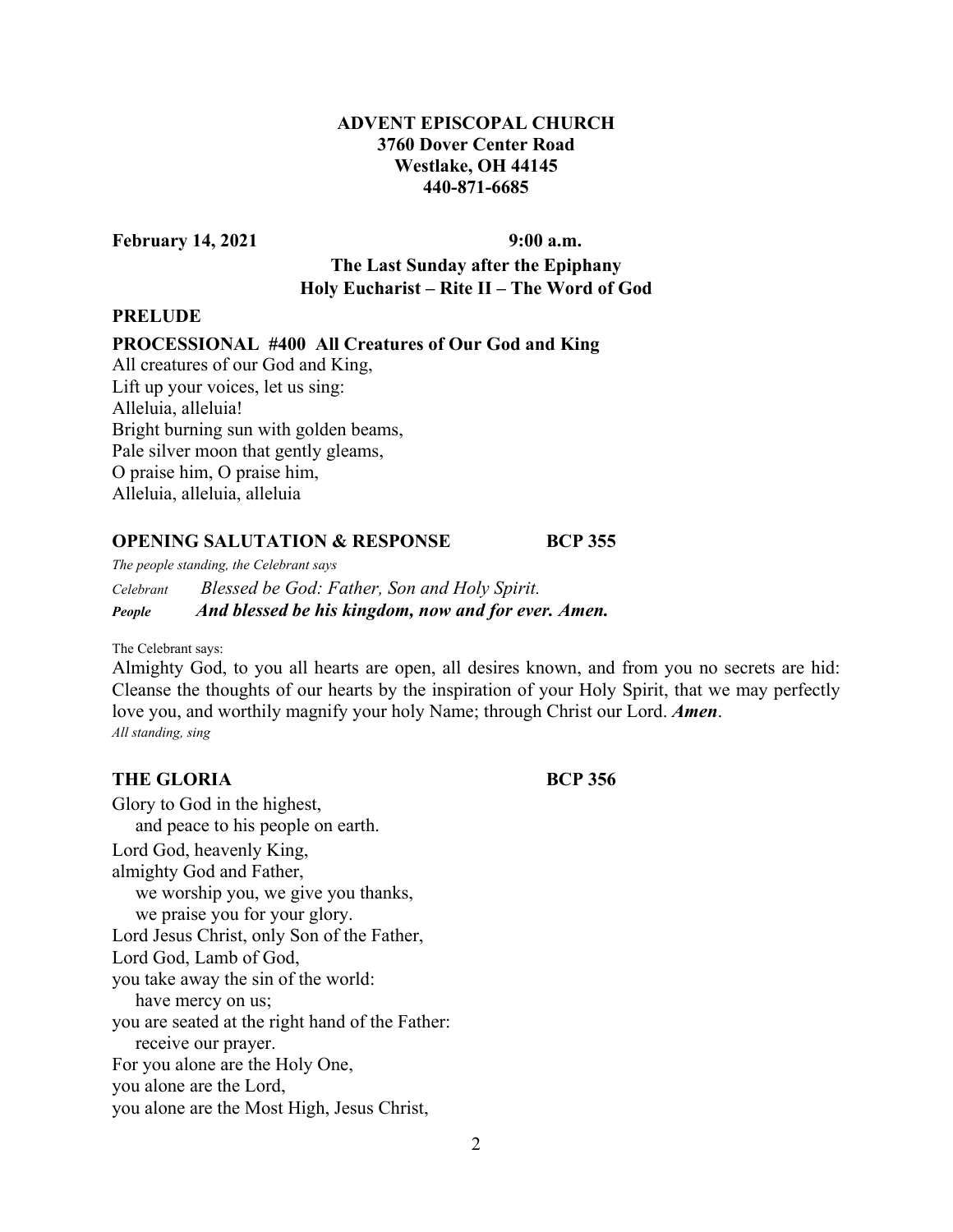with the Holy Spirit, in the glory of God the Father. Amen

*The Celebrant says to the people* 

|           | The Lord be with you. |
|-----------|-----------------------|
| People    | And also with you.    |
| Celebrant | Let us pray.          |

## THE COLLECT OF THE DAY **BCP 217**

O God, who before the passion of your only-begotten Son revealed his glory upon the holy mountain: Grant to us that we, beholding by faith the light of his countenance, may be strengthened to bear our cross, and be changed into his likeness from glory to glory; through Jesus Christ our Lord, who lives and reigns with you and the Holy Spirit, one God, for ever and ever. *Amen.*

*The people sit* 

|                  | <b>READING</b><br>1 Kings 19:9-18 Pew Bible 375                                                                                                                                                                                                                                                                                                                                                                                                                                                                                        |                |
|------------------|----------------------------------------------------------------------------------------------------------------------------------------------------------------------------------------------------------------------------------------------------------------------------------------------------------------------------------------------------------------------------------------------------------------------------------------------------------------------------------------------------------------------------------------|----------------|
| Reader           | The Word of the Lord.                                                                                                                                                                                                                                                                                                                                                                                                                                                                                                                  |                |
| People           | <b>Thanks be to God.</b>                                                                                                                                                                                                                                                                                                                                                                                                                                                                                                               |                |
| <b>PSALM</b>     | $27:5 - 11$                                                                                                                                                                                                                                                                                                                                                                                                                                                                                                                            | <b>BCP 617</b> |
| 5<br>6<br>8<br>9 | One thing have I asked of the Lord;<br>one thing I seek;*<br>that I may dwell in the house of the Lord all the days<br>of my life;<br>To behold the fair beauty of the Lord*<br>and to seek him in his temple.<br>For in the day of trouble he shall keep me safe<br>in his shelter;*<br>he shall hide me in the secrecy of his dwelling<br>and set me high upon a rock.<br>Even now he lifts up my head*<br>above my enemies round about me.<br>Therefore I will offer in his dwelling an oblation<br>with sounds of great gladness;* |                |
| 10<br>11         | I will sing and make music to the Lord.<br>Harken to my voice, O Lord, when I call;*<br>have mercy on me and answer me.<br>You speak in my heart and say, "Seek my face."*<br>Your face, Lord, will I seek.                                                                                                                                                                                                                                                                                                                            |                |

## **Psalm Response (sing)**

*Glory be to the Father, and to the Son, and to the Holy Ghost, as it was in the beginning, is now, and ever shall be, world without end. Amen. Amen.* 

|               | $READING \quad 2$ Peter 1:16-21 | Pew Bible 1275 |
|---------------|---------------------------------|----------------|
| Reader        | The Word of the Lord.           |                |
| <b>People</b> | <b>Thanks be to God.</b>        |                |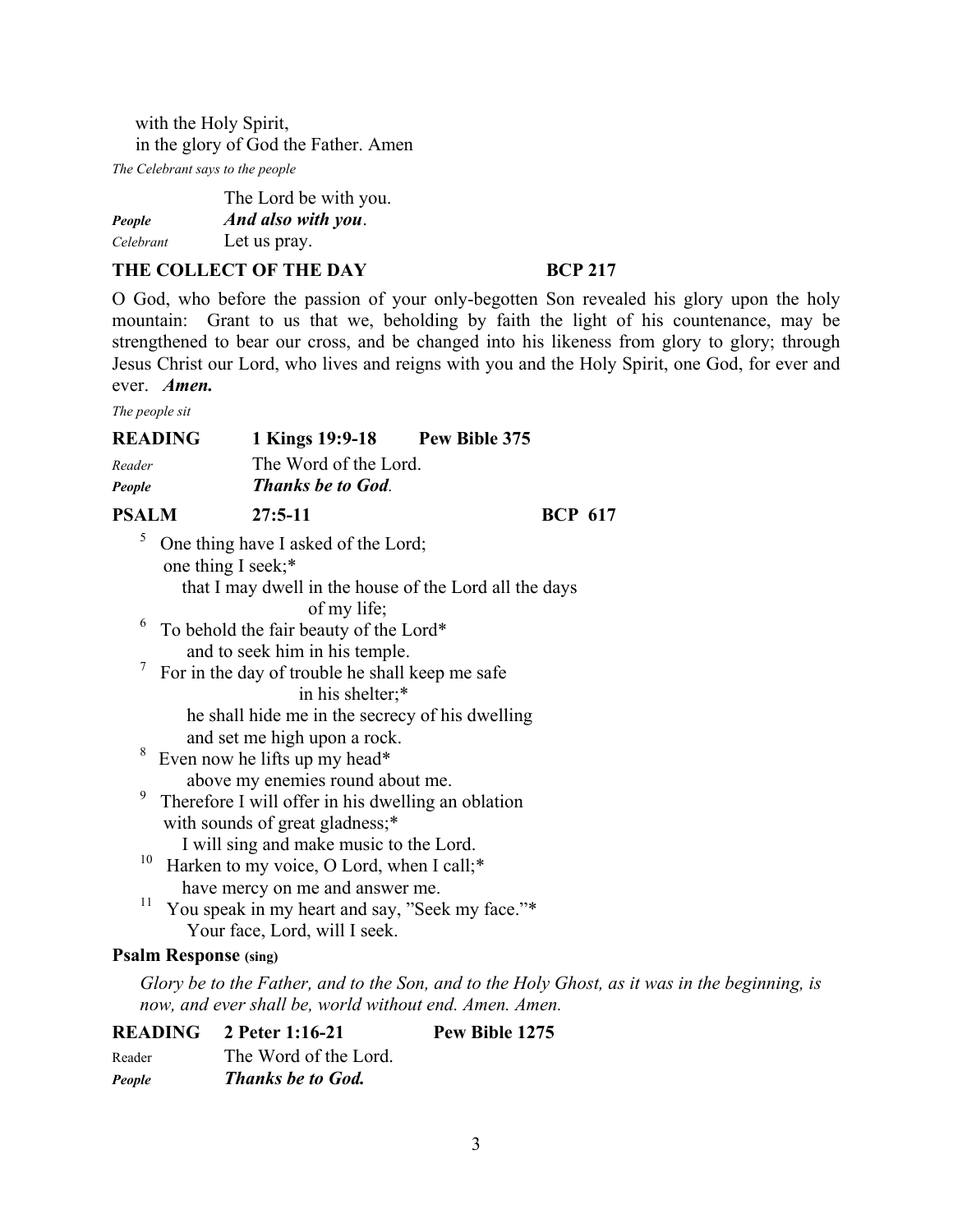## **GOSPEL PROCESSION Hymn #636 How Firm a Foundation**

How firm a foundation, ye saints of the Lord, Is laid for your faith in his excellent word! What more can he say than to you he hath said, To you that for refuge to Jesus have fled?

*Celebrant* The Holy Gospel of our Lord Jesus Christ according to Mark.

*People Glory to you, Lord Christ***.**

**THE HOLY GOSPEL Mark 9:2-9 Pew Bible 1045** 

*Celebrant The Gospel of the Lord. People Praise to you, Lord Christ.* 

"Fear not, I am with thee; O be not dismayed! For I am thy God, and will still give thee aid; I'll strengthen thee, help thee, and cause thee to stand, Upheld by my righteous, omnipotent hand."

### **SERMON Pastor Paul Laursen**

### **NICENE CREED (all standing**) **BCP 358**

We believe in one God, the Father, the Almighty, maker of heaven and earth, of all that is, seen and unseen. We believe in one Lord, Jesus Christ, the only Son of God, eternally begotten of the Father, God from God, Light from Light, true God from true God, begotten, not made, of one Being with the Father. Through him all things were made. For us and for our salvation he came down from heaven: by the power of the Holy Spirit he became incarnate from the Virgin Mary, and was made man. For our sake he was crucified under Pontius Pilate; he suffered death and was buried. On the third day he rose again in accordance with the Scriptures; he ascended into heaven and is seated at the right hand of the Father. He will come again in glory to judge the living and the dead, and his kingdom will have no end.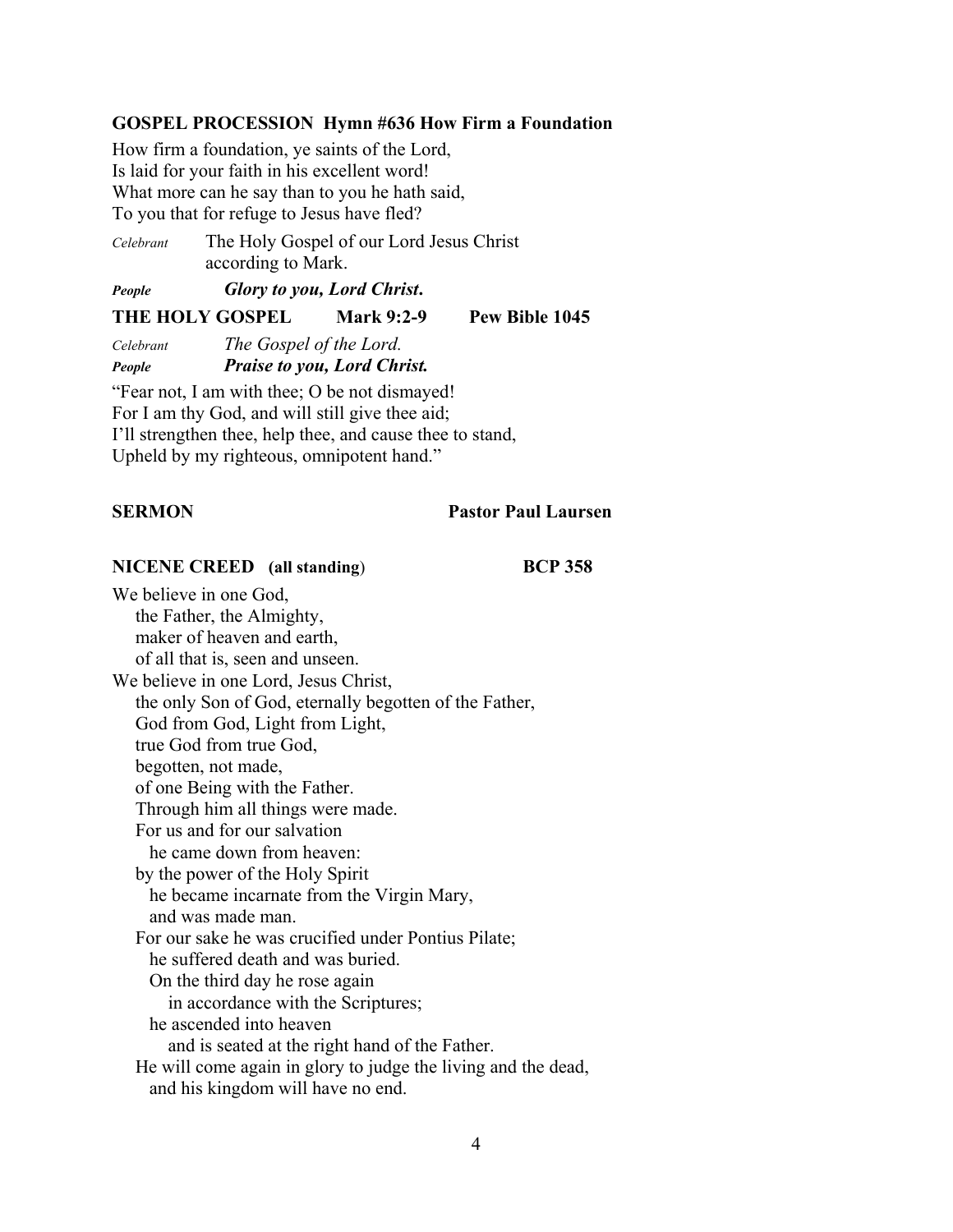We believe in the Holy Spirit, the Lord, the giver of life, who proceeds from the Father and the Son. With the Father and the Son he is worshiped and glorified. He has spoken through the Prophets. We believe in one holy catholic and apostolic Church. We acknowledge one baptism for the forgiveness of sins. We look for the resurrection of the dead, and the life of the world to come. Amen.

# **PRAYERS OF THE PEOPLE BCP 389, Form 5**

### *Leader*

In peace, let us pray to the Lord, saying, "Lord, have mercy".

For the holy Church of God, that it may be filled with truth and love, and be found without fault at the day of your coming, we pray to you, O Lord.

## *Lord, have mercy.*

For Archbishop Welby; our Presiding Bishop Curry; our own Bishops, Hollingsworth and Love; for all bishops and other ministers, and for all the holy people of God, we pray to you, O Lord.

## *Lord, have mercy.*

For all who fear God and believe in you, Lord Christ, that our divisions may cease, and that all may be one as you and the Father are one, we pray to you, O Lord.

## *Lord, have mercy.*

For the mission of the Church, that in faithful witness it may preach the Gospel to the ends of the earth, we pray to you, O Lord.

### *Lord, have mercy*

For the peace of the world, that a spirit of respect and forbearance may grow among nations and peoples, we pray to you, O Lord.

### *Lord, have mercy.*

For those in positions of public trust, that they may serve justice, and promote the dignity and freedom of every person, we pray to you, O Lord.

### *Lord, have mercy*

For the poor, the persecuted, the sick, and all who suffer; for refugees, prisoners, and all who are in danger; that they may be relieved and protected, we pray to you, O Lord.

### *Lord, have mercy*

For this congregation (for those who are present, and for those who are absent), that we may be delivered from hardness of heart, and show forth your glory in all that we do, we pray to you, O Lord.

### *Lord, have mercy*

For all who have commended themselves to our prayers; for our families, friends, and neighbors; that being freed from anxiety, they may live in joy, peace, and health, we pray to you, O Lord.

## *Lord, have mercy*

For all who have died in the communion of your Church, and those whose faith is known to you alone, that, with all the saints, they may have rest in that place where there is no pain or grief, but life eternal, we pray to you, O Lord.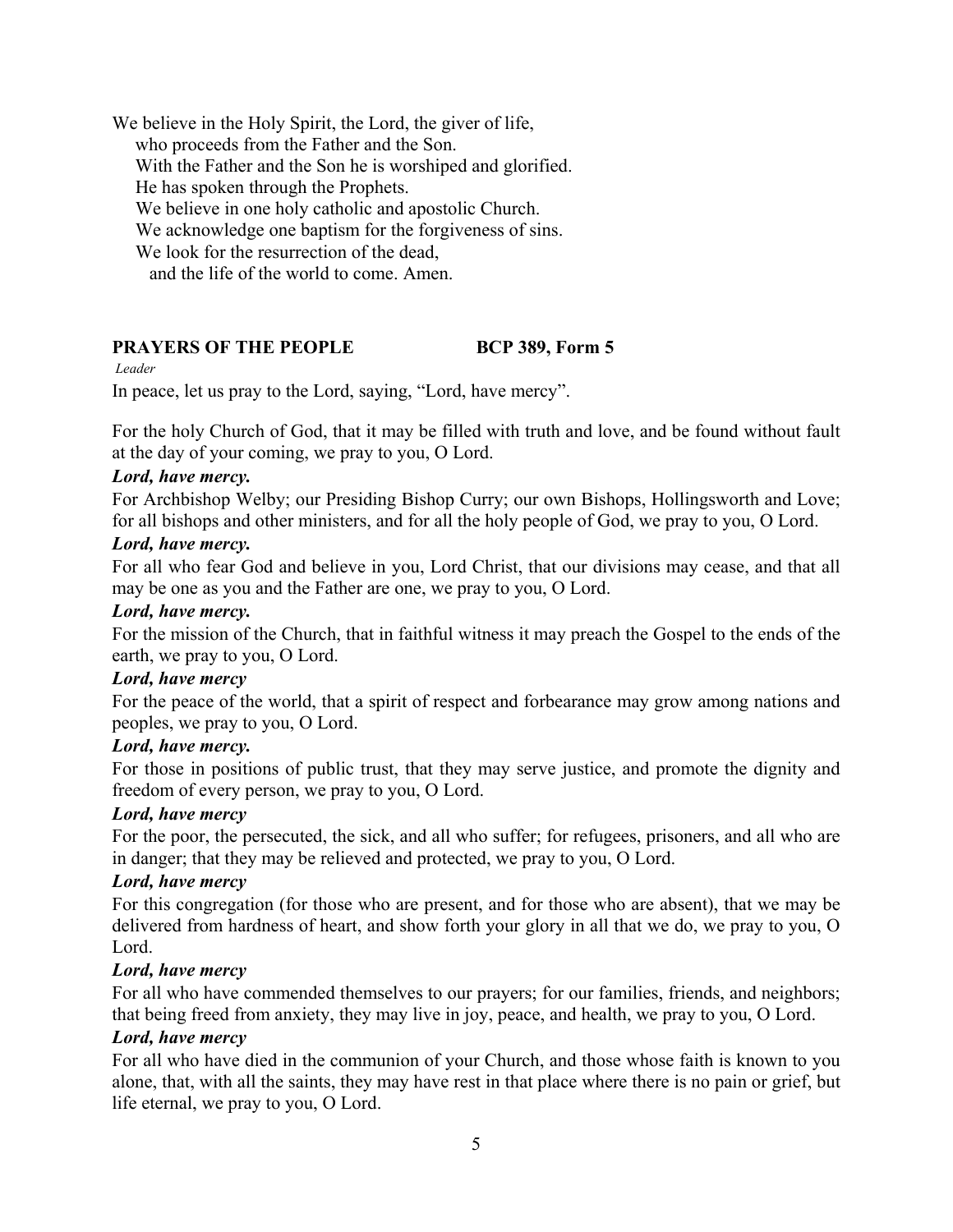## *Lord, have mercy*

Rejoicing in the fellowship of all the saints, let us commend ourselves, and one another, and all our life to Christ our God.

*To you, O Lord our God. Silence* 

*Our Father in heaven, We pray with open hearts and minds to know your will for us. Reveal to us the initiatives we should take: For nourishing ourselves with your Word; for supporting each other in Christian fellowship; for taking the Gospel to outside communities; and for loving and serving others in the power of your Spirit. We are grateful for the pastoral encouragement you have provided us in this season. We are grateful for our lay leadership in their shouldering of extra burdens. Lord, we ask that you lay bare the hearts of this congregation, and open each one of us to every new day. Open us to what you have for our future as a new church family in Christ. Amen.* 

## **CONFESSION & ABSOLUTION BCP 360**

*Celebrant* Let us confess our sins against God and our neighbor. *Celebrant and People* Most merciful God, we confess that we have sinned against you in thought, word, and deed, by what we have done, and by what we have left undone. We have not loved you with our whole heart; we have not loved our neighbors as ourselves. We are truly sorry and we humbly repent. For the sake of your Son Jesus Christ, have mercy on us and forgive us; that we may delight in your will, and walk in your ways, to the glory of your Name. Amen*. Celebrant*

Almighty God have mercy on you, forgive you all your sins through our Lord Jesus Christ, strengthen you in all goodness, and by the power of the Holy Spirit keep you in eternal life. *Amen.*

## **THE PEACE**

*All stand. The Celebrant says to the people* The peace of the Lord be always with you. *People* **And also with you.**

*Then the Celebrant and People may greet one another in the name of the Lord.*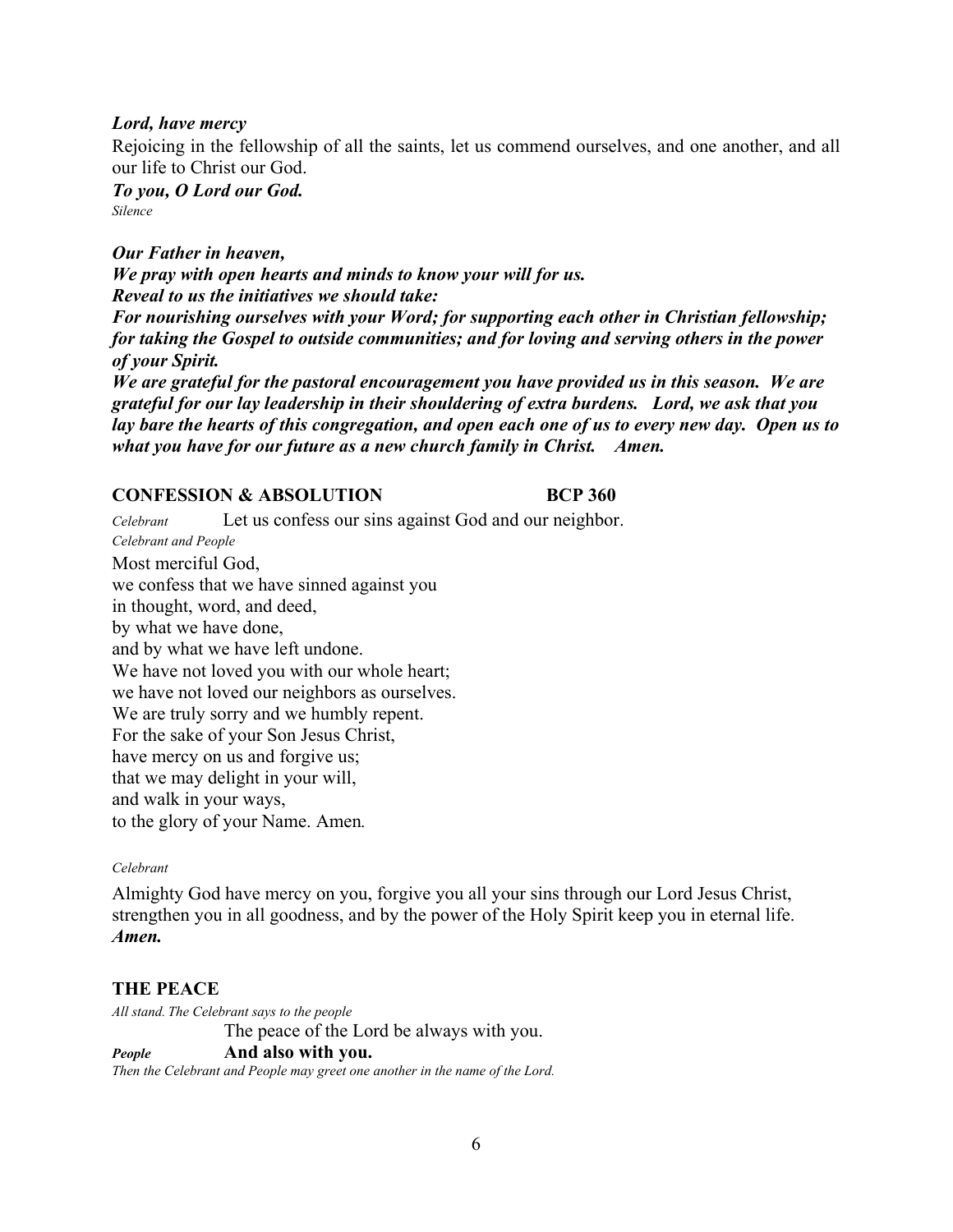### **ANNOUNCEMENTS**

### **THE HOLY COMMUNION**

### **OFFERTORY**

*Celebrant* Let us with gladness present the offerings and oblations of our life and labor to the Lord.

### **PRESENTATION OF ALMS & OBLATIONS**

### **PREPARATION OF ELEMENTS**

### **DOXOLOGY**

The people stand while the offerings are presented and placed on the Altar.  *Praise God from whom all blessings flow Praise him all creatures here below Praise him above ye heavenly host Praise Father, Son and Holy Ghost. Amen.* 

### **THE GREAT THANKSGIVING**

Eucharistic Prayer A **BCP 361** 

*The people remain standing. The Celebrant says* 

| Celebrant | The Lord be with you.                      |
|-----------|--------------------------------------------|
| People    | And also with you.                         |
| Celebrant | Lift up your hearts.                       |
| People    | We lift them to the Lord.                  |
| Celebrant | Let us give thanks to the Lord our God.    |
| People    | It is right to give him thanks and praise. |

It is right, and a good and joyful thing, always and everywhere to give thanks to you, Father Almighty, Creator of heaven and earth.

Because in the mystery of the Word made flesh, you have caused a new light to shine in our hearts, to give the knowledge of your glory in the face of your Son Jesus Christ our Lord.

Therefore we praise you, joining our voices with Angels and Archangels and with all the company of heaven, who for ever sing this hymn to proclaim the glory of your Name:

## *Celebrant and People*

| The Sanctus (sing) | Holy, Holy, Holy Lord,                         |
|--------------------|------------------------------------------------|
|                    | God of power and might,                        |
|                    | Heaven and earth are full of your glory. (2Xs) |
|                    | Hosanna, Hosanna in the highest. $(2Xs)$       |

*The people stand or kneel.* 

*Then the Celebrant continues* 

Holy and gracious Father: In your infinite love you made us for yourself; and, when we had fallen into sin and become subject to evil and death, you, in your mercy, sent Jesus Christ, your only and eternal Son, to share our human nature, to live and die as one of us, to reconcile us to you, the God and Father of all.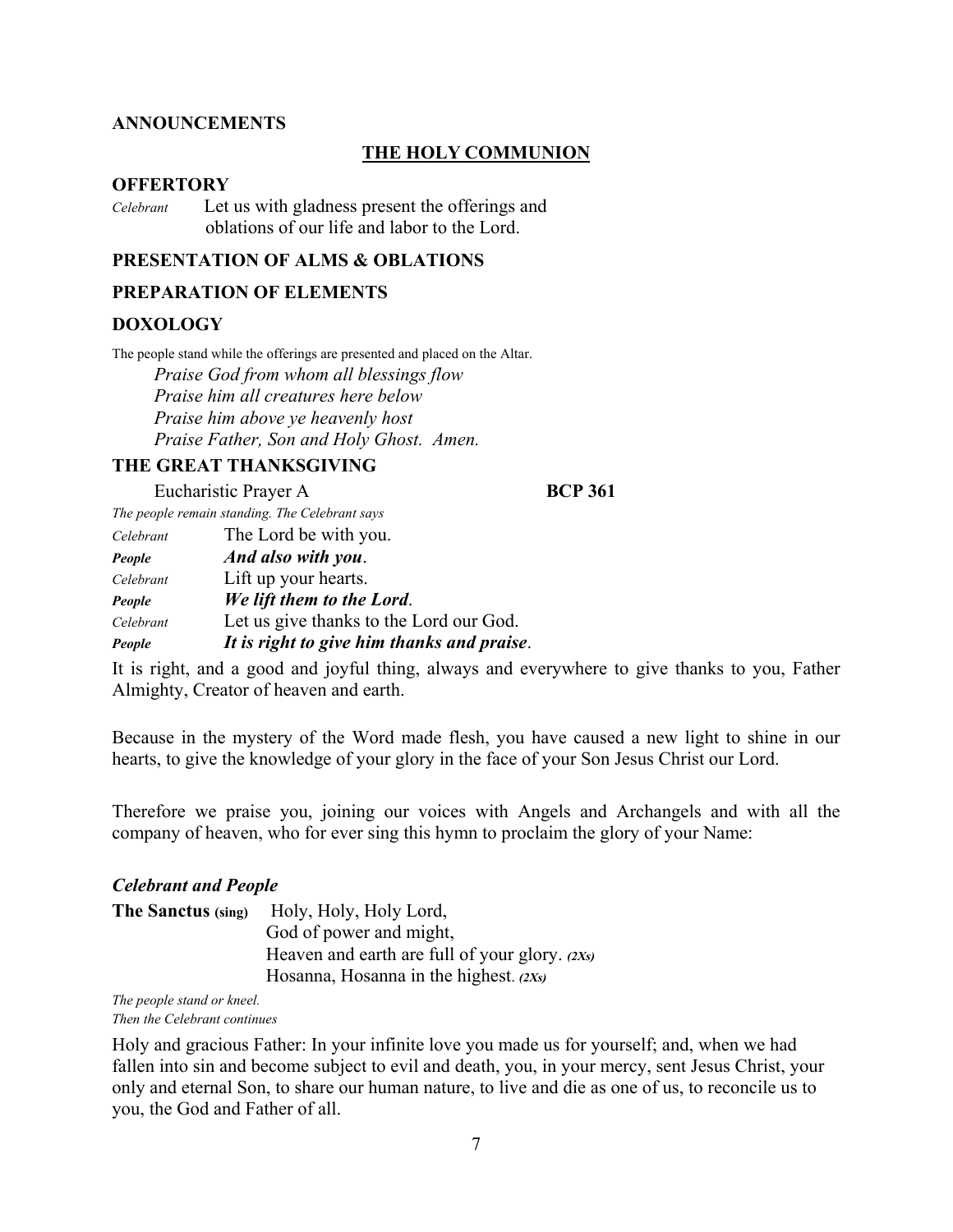He stretched out his arms upon the cross, and offered himself, in obedience to your will, a perfect sacrifice for the whole world.

On the night he was handed over to suffering and death, our Lord Jesus Christ took bread; and when he had given thanks to you, he broke it, and gave it to his disciples, and said, "Take, eat: This is my Body, which is given for you. Do this for the remembrance of me."

After supper he took the cup of wine; and when he had given thanks, he gave it to them, and said, "Drink this, all of you: This is my Blood of the new Covenant, which is shed for you and for many for the forgiveness of sins. Whenever you drink it, do this for the remembrance of me."

Therefore we proclaim the mystery of faith.

## **The Memorial Acclamation (sing)**

## **Christ has died. Christ is risen. Christ will come again (2Xs)**

*The Celebrant continues* 

We celebrate the memorial of our redemption, O Father, in this sacrifice of praise and thanksgiving. Recalling his death, resurrection, and ascension, we offer you these gifts. Sanctify them by your Holy Spirit to be for your people the Body and Blood of your Son, the holy food and drink of new and unending life in him. Sanctify us also that we may faithfully receive this holy Sacrament, and serve you in unity, constancy, and peace; and at the last day bring us with all your saints into the joy of your eternal kingdom.

All this we ask through your Son Jesus Christ. By him, and with him, and in him, in the unity of the Holy Spirit all honor and glory is yours, Almighty Father, now and for ever.

### **The Great Amen (sing) Amen. Amen. Amen. (2Xs)**

*Celebrant And now, as our Savior Christ has taught us, we are bold to say,* 

*People and Celebrant*  Our Father, who art in heaven, hallowed be thy Name, thy kingdom come, thy will be done, on earth as it is in heaven. Give us this day our daily bread. And forgive us our trespasses, as we forgive those who trespass against us. And lead us not into temptation, but deliver us from evil. For thine is the kingdom, and the power, and the glory, for ever and ever. Amen

### **THE BREAKING OF THE BREAD BCP 364**

*The Celebrant breaks the consecrated Bread* 

| Celebrant | Alleluia. Christ our Passover is sacrificed for us; |
|-----------|-----------------------------------------------------|
| People    | Therefore let us keep the feast. Alleluia.          |
| Celebrant | The Gifts of God for the People of God.             |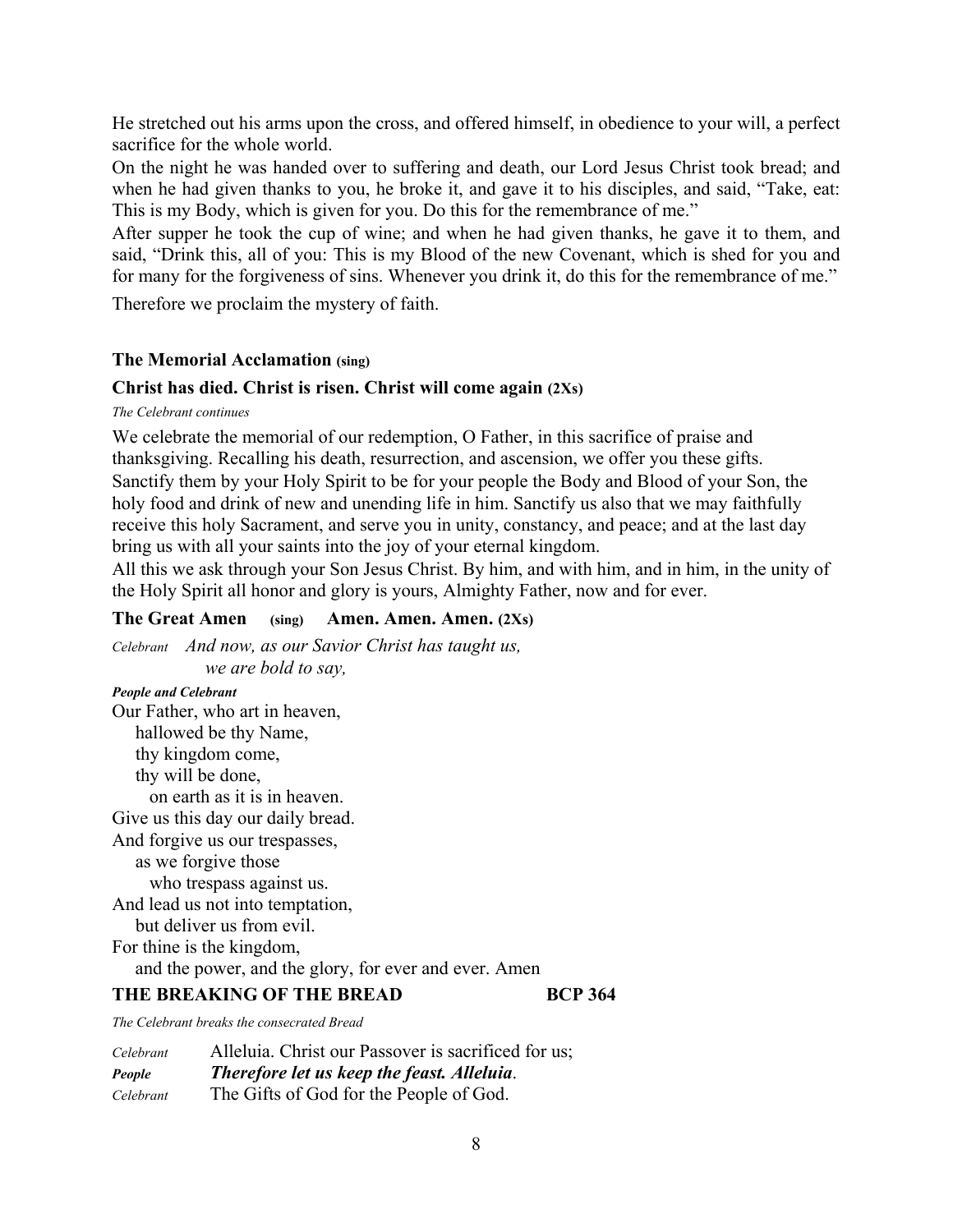Take them in remembrance that Christ died for you, and feed on him in your hearts by faith, with thanksgiving.

*\* The celebrant only will partake of the wafer and wine. Communion will not be administered to the congregation.* 

### **COMMUNION MUSIC**

### **I Just Want To Be Where You Are**

*I just want to be where You are Dwelling daily in Your presence I don't want to worship from afar Draw me near to where You are I just want to be where You are In Your dwelling place forever Take me to the place where You are I just want to be with You.*

I want to be where You are Dwelling in Your presence Feasting at Your table Surrounded by Your glory In Your presence That's where I always want to be I just want to be I just want to be with You.

I just want to be where You are Dwelling daily in Your presence I don't want to worship from afar Draw me near to where You are.

O my God, You are my strength and my song. And when I'm in Your presence, Though I'm weak, You're always strong.

> *I just want to be where You are In Your dwelling place forever Take me to the place where You are I just want to be, I just want to be with You.*  © 1989 Integrity's Hosanna! Music, Don Moen, CCLI License No. 126471

### *People and Celebrant*

In union, O Lord, with your faithful people at every Altar of your Church, where the Holy Eucharist is now being celebrated, I desire to offer to You praise and thanksgiving.

I remember your death, Lord Christ; I proclaim your resurrection; I await your coming in glory. And since I cannot receive You today in the Sacrament of your Body and Blood, I beseech you to come spiritually into my heart.

Cleanse and strengthen me with your grace, Lord Jesus, and let me never be separated from you. May I live in You and You in me, in this life and in the life to come. Amen.